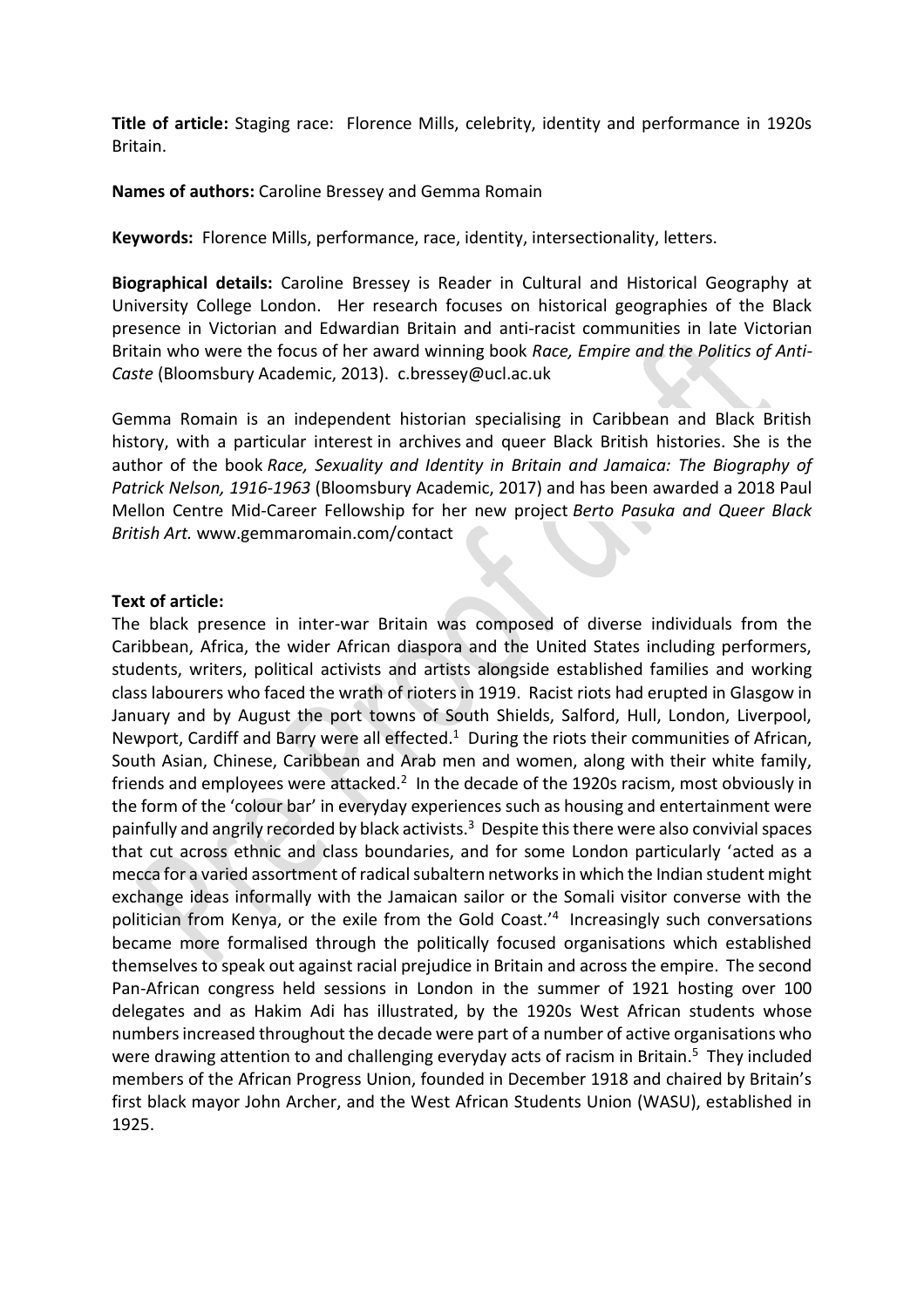It was in this context that in 1926 'Blackbirds' mania took hold within popular cultural life in Britain. Following a successful run in Paris, the African American cast of the *Blackbirds* revue, a series of musical and dance numbers interspersed with comedy sketches, enthralled audiences at the London Pavilion on Piccadilly Circus.<sup>6</sup> Sold out performances, the attention of royalty and Blackbirds-themed society parties confirmed the stardom of its lead performer, thirty-year old Florence Mills.<sup>7</sup> She became 'the sensation of the season' commanding adoration among people who 'seriously worshiped her.'<sup>8</sup> Assessed by the *Sunday Post* to be 'the greatest coloured entertainer this country had ever seen', her celebrity touched multiple aspects of British life from domesticity to fashion.<sup>9</sup> Her recipe for a New Orleans Christmas Loaf was included in a compilation of yuletide recipes from 'famous stars' for the *Nottingham Evening Post* in 1926 and in 1927 the *Dundee Courier* carried an article on 'decorated stockings' including 'one of the newest shades' which came in 'a golden brown' called Florence Mills.<sup>10</sup> She took part in special performances for disabled servicemen and Bethnal Green's children's hospital and Golders Green Synagogue. She also engaged with and inspired members of the city's black communities. Remembered with affection and admiration in the memoirs of black artists Mills is well known within histories of performance during the Harlem Renaissance, yet, despite her immense popularity in Britain during the 1920s, she is rarely discussed in histories of the British stage or popular culture.<sup>11</sup> This article focuses on the time Mills spent in Britain. It examines newspaper reports of her performances and four examples of fan mail to consider how Mills' presence in Britain as a performer and an anti-racist activist influenced public debates and personal reflections on racial identity, sexual desire and belonging to Britain.

The examples of fan mail we focus on here reflect how four individuals connected in particular though very different ways to Mills through her performances on and off stage. For some fans their encounters with Mills came through sharing a space with her in the theatre, for others they came closest through photographic representations of the star or reading about her in newspapers and magazines. Their handwritten letters give us an insight into 'ordinary' people's identities and their attempts to understand their lives in the context of performances of race and class in 1920s Britain. Although short, the intimate letters speak to a number of broader social, economic and political themes including the hardening of racism or 'the colour line' in Britain between the wars; the importance of the arts in challenges to racism; the developing formation of ideas around an African Diaspora and intersections of race, sexuality and desire.

#### **Florence Mills and the performance of 'race'**

No recordings have survived of Mills' performances, but she was considered to be one of the leading performers of the Harlem Renaissance during the 1920s, and she was one of the few African American vaudeville performers to achieve international success.<sup>12</sup> Jayna Brown observes that the lives of African American performers were inherently itinerant, and that through her performance and mobility Mills embodied 'the New Black Woman' who was 'urban, emancipated' and mobile, 'traveling abroad to represent the black cultural capital' of African Americans.<sup>13</sup> Mills wore her Eton crop brushed back and 'had modern views' on Southern spiritual melodies.<sup>14</sup> Zakiya Adair observes that Mills' travels with vaudeville would become an important space for the transportation and representation of blackness.<sup>15</sup> She was also known for her plain speaking about white oppression off-stage and her cross-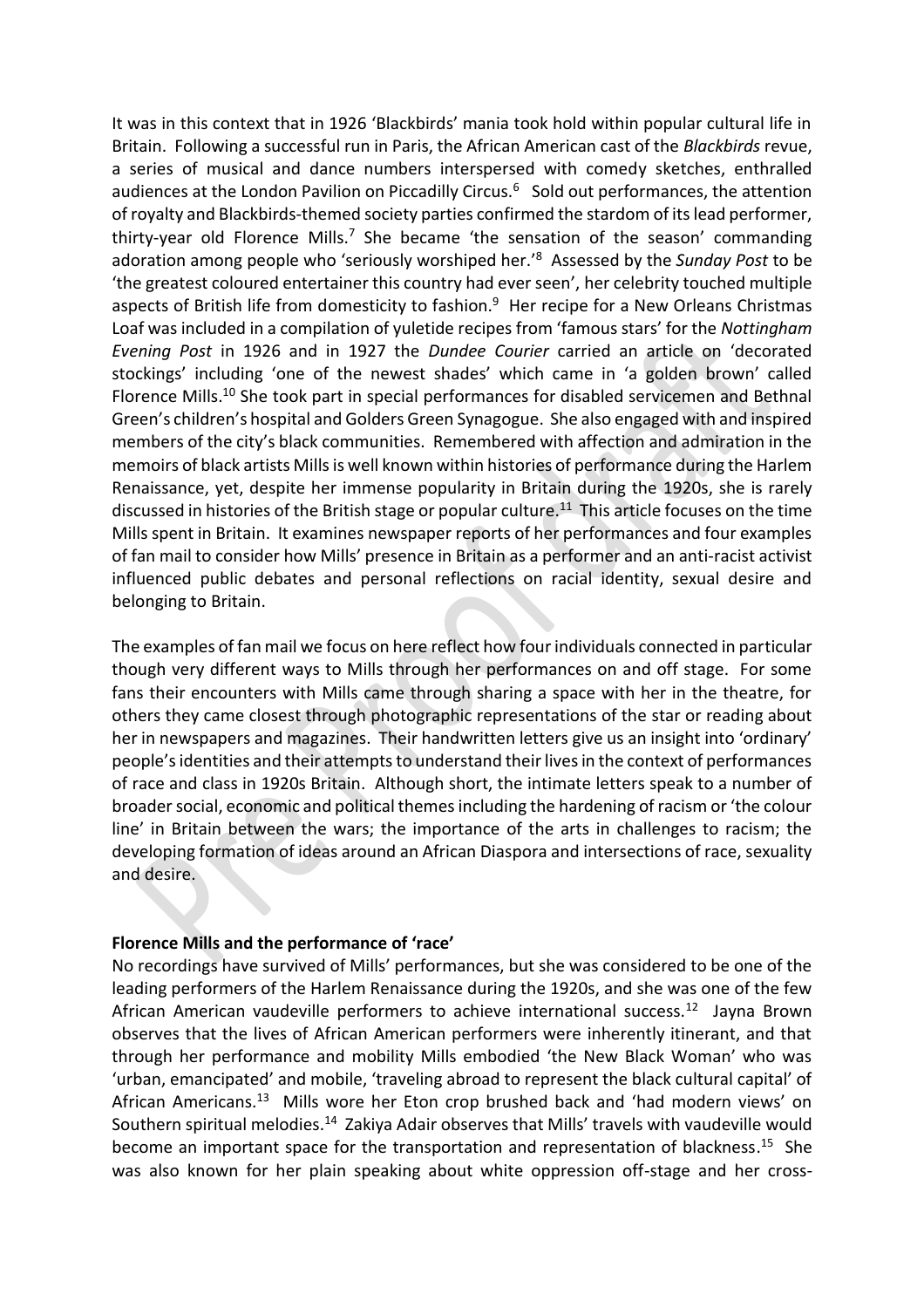dressing roles on stage, all forms of identity which resonated with her fans.<sup>16</sup> Many of her fans were from the working class who made up the audiences at black revue performances and though some black commentators such as the critics George Bell (of *Variety*) and Tony Langston (*Chicago Defender*) would give positive reviews of her performances, W E B DuBois did not.<sup>17</sup> As Adair has argued, by finding success within the spaces of vaudeville a 'loosely scripted, comedic and musical' form of performance that was routed in and associated with the working classes, Mills 'challenged the notion that racial uplift could only be attained through forms of cultural performance determined legitimate by the black political elite.<sup>'18</sup>

Born in Washington DC, Florence began performing as a young child, following in a tradition of 'picaninny' performers of the nineteenth century.<sup>19</sup> However, Mills' career was halted when a child protection organisation placed her into an institution run by Catholic nuns, against her family's wishes.<sup>20</sup> Mills and her family later moved to New York where Florence formed an act with her sisters Olivia and Maude and also performed in her own right on theatre stages in and around the city. $^{21}$  Florence worked hard to become an established stage performer in New York and in 1921 she gained her first major stage role, as a replacement lead in the hit musical *Shuffle Along* which also starred Josephine Baker. *Shuffle Along*  'remains a benchmark of the Harlem Renaissance'; but it also signalled a new era of black women performers, though these women found themselves enacting roles that 'worked within and against familiar versions of racialized femininity' which 're-circulated fantasies of African and colonial female subjecthood.<sup>'22</sup> Building on this success Mills came to London with the revue show *Dover Street to Dixie* which celebrated a popular run at the London Pavilion; but it was her starring role in *Black Birds of 1926* first performed in Harlem but with successful runs in both Paris and London, that made her a massive star in Britain. Opening in September 1926 the revue marked its 150<sup>th</sup> performance in January 1927 with record advance bookings running into March.<sup>23</sup>

Not only a celebrity performer, Mills was also an outspoken critic of racism. Growing up in the United States she was regularly a victim of racial prejudice and the politics of white supremacy and, as she explained in an essay she wrote for the *Sunday Chronicle* in 1926, it was only through 'sheer determination to rise superior to prejudice' that she was able to 'win through at all'.<sup>24</sup> Though the spaces of performance might have been seen to be 'much more democratic and Christian than the world of high-brows and church goers', what William Pickens described in 1927 as the 'American color-psychosis' permeated all aspects of life.<sup>25</sup> Following the 1919 'race riots' and the subsequent hardening of the 'colour line', these were also problems Mills and the rest of the cast faced in Britain.<sup>26</sup> The news that an all-black cast was going to be performing in London in 1923 outraged the Actors' Association, the Variety Artists' Federation, the musicians union and the National Association of Theatrical Employees who complained to the licencing authority, the London County Council.<sup>27</sup> The extent of their lobbying forced a formal response from the Minister of Labour, Montague Barlow, who explained that there was nobody in Britain who could give 'precisely this form of entertainment'.<sup>28</sup> Under its header 'The Colour Ban', the *Exeter and Plymouth Gazette* agreed wryly that this probably was the case, as the 'white man's attempt to portray the "darkey" is generally a half-hearted-affair'; but for the paper, the real question was whether the Aliens' Order should have been relaxed and thus allow 'coloured gentlemen' to perform - however gifted they might be - when so many British performers were out of work.<sup>29</sup> The compromise the authorities settled on reflects well the hardening and officially endorsed racial prejudice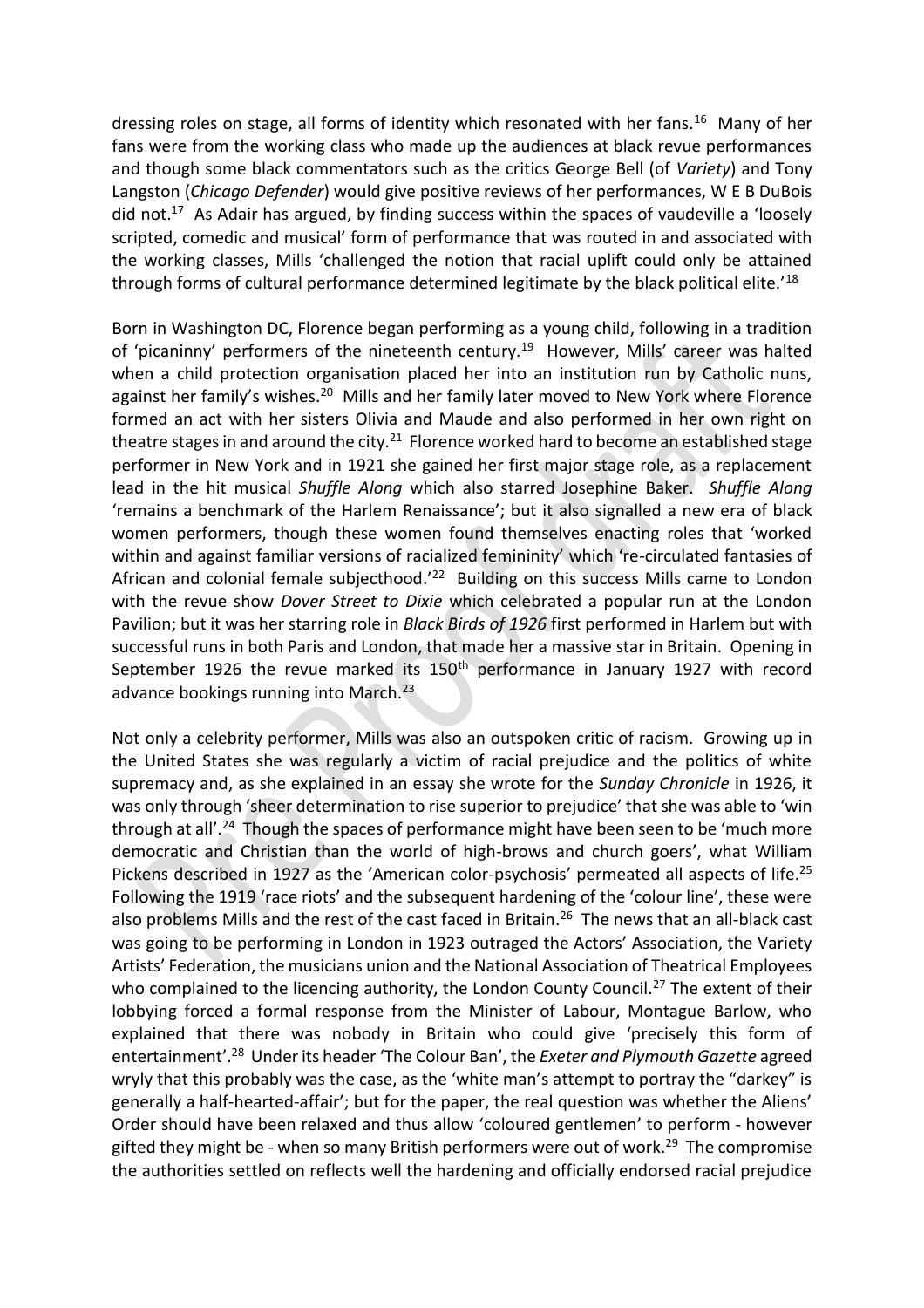of the colour bar in inter-war Britain. Mills and her colleagues did perform, but the British unions successfully insisted that an all-white cast performed in the first half of the show with Mills and the rest of the cast allowed only to appear in the second half.<sup>30</sup> When the show returned to the United States it reverted to being an all black cast, reconfiguring its journey from *Dixie to Broadway*. 31

The political compromise did not have quite the desired effect given that many reviewers (though not all) preferred the performance of Mills and her company, with the energy and talents of the American cast exciting audiences.<sup>32</sup> As well as popular success, the revue was loved by musicians including Constant Lambert, the actor John Gielgud and the Prince of Wales.<sup>33</sup> Although *Dover Street to Dixie* was popular, *The Era* reported that as the Ministry of Labour refused to allow 'the coloured band' to play outside the London Pavilion, the revue was withdrawn at the end of August.<sup>34</sup> When Mills and her colleagues returned to Europe in 1926 to perform *Blackbirds*, the artists' union continued to protest against the right of all black casts to perform in Britain. On the eve of the Blackbirds tour of Britain, the *Daily Express* published an article by Hannen Swaffer, who had previously led a racist press campaign against black performers in Britain, in which he acknowledged he too had initially opposed the coming of all black casts to Britain, but now had seemingly been convinced that Mills and company of performers did not mark 'a wholesale invasion of black people.'<sup>35</sup>

However, the success of the Blackbirds also reportedly convinced the Variety Actors Federation (VAF) to oppose the granting of any future labour permits for black companies.<sup>36</sup> In one critical response, a journalist reflected that Britain had replaced its 'Yellow Peril' with 'a Black Peril'. But where, asked the journalist, was 'the cry against the White Peril', for there were always agents literally combing Europe for variety acts to bring to Britain. No, the writer concluded, the Variety Actors Federation's protests could not be considered an issue of nationality. The VAF made no such protests against German or Austrian artists, nor against performers from the United States - as long as they were white. As the reporter observed 'The objection, therefore, must have its root in the performers' colour. …. What has really happened is that the V A F, has got black fever, and got it badly. The Negro, because he is a Negro, must be banned. This certainly does not come very well from a country that was the first to abolish negro slavery.'<sup>37</sup> Although it is important to be reminded that, despite the writer's conviction, Britain was not the first country to abolish 'negro slavery', the myth served as an important tool against the hardening colour bar operating in Britain, with the journalist concluding by reminding readers that 'Variety is cosmopolitan, and, further, always has been.<sup>'38</sup> That Mills had copies of these reports among the papers of her personal archive reflects that she was well aware of the racial prejudice she and her fellow performers were facing and challenging during their time in Britain.

# **Florence Mills and the Black Presence in London**

Off stage Mills and her colleagues used their celebrity to support local communities and charities. According to one newspaper report, Mills' rendering of the famous Jewish chant, 'Eli, Eli,' was said by a rabbi present at one charity performance to be the most wonderful and expressive he had ever heard.<sup>39</sup> And though only reported after her death in 1927, after some performances Mills and her husband would be driven to the East End, visiting several hospitals with gifts, the car then heading back west to the Embankment to enable the driver to distribute money to those sleeping rough along the river Thames.<sup>40</sup>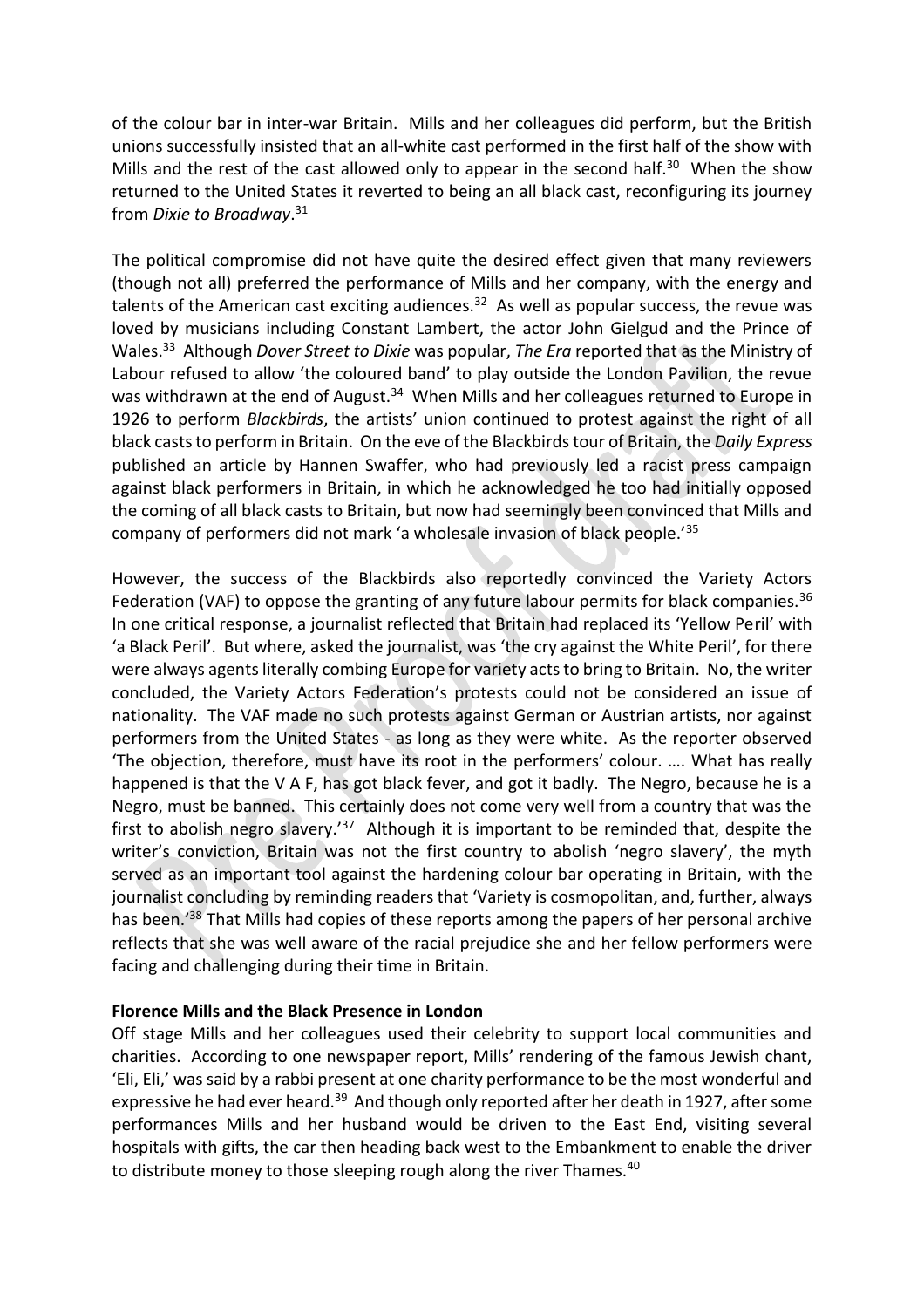Florence Mills spoke out against racial prejudice in the United States and racism more broadly. She 'consistently asserted her race belonging' and as the Liberian Consulate, based at West Africa House in Liverpool noted in August 1927, while in Britain Mills maintained a reputation as someone 'always endeavouring to do her bit in the struggle against racial antipathy.'<sup>41</sup> Mills' stance on racial issues made her a great asset to black communities living in Britain be they poor working people, students or celebrity friends from the arts. In 1923 Florence Mills appeared as a guest of honour, along with James P. Johnson and his Orchestra and members of the West Indian cricket team, at a party for 'The Coterie of Friends'.<sup>42</sup> This collective had originally been founded by a small group of students, their aim to create a social space where 'serious minded people of colour' could frequently meet, debate, discuss and socialise'.<sup>43</sup> The groups' original members founded the Club in the spring of 1919, perhaps as a personal response to the riots.

The founders of London's Coterie of Friends were all students. Along with A. Luke and J. McDougall they included as President, Edmund Thornton Jenkins, a Charleston-born musician who studied composition at the Royal Academy of Music from 1920-1921 and also played jazz. The Secretary Harold Piper, was born in Montserrat and a member of the Pharmaceutical Society; Dr Felix Hiram Leekham, a Trinidadian of Afro-Chinese descent, became Vice-President while he was a medical Student based at St Mary's hospital in Paddington. Their treasurer, Randall H Lockhard from Martinique was in London to study law.<sup>44</sup> In December 1919 the Coterie of Friends hosted an evening of works by the black British composer Samuel Coleridge-Taylor and both Piper and Jenkins took a leading role in the social gathering for South African nationalists held in London in August 1919.<sup>45</sup> Although dormant for twelve months before May 1923, owing to the departure from London of some of its principal members, the club still claimed the credit for having given some of the foremost social functions in 'the Negro world of London'.<sup>46</sup>

Opening in September 1926, Mills' return to Britain with the Blackbirds was important not only for white society *Vogue* readers keen to learn 'what the negro has made of jazz', but also for black people in London.<sup>47</sup> On the evening he attended a performance Hannen Swaffer reported 'there were indeed lots of negroes of all shades in the house, all proud of the triumph of their coloured brethren.'<sup>48</sup> Mills was well aware of the importance of her success to black people and understood her performances on stage to be a direct challenge to racism. As she told a *Daily News* reporter, she liked working on stage because 'it is the quickest way of showing white people that we are really very like them.' But despite the Blackbirds' success in London she was conscious that she 'still seemed to be looked at askance by some people.' $^{49}$ 

# **Writing race, class and desire**

Florence Mills received a range of letters. Of those that survive from both her trips to Britain some are notes and telegrams of support for her performances from friends and colleagues, others are requests for and letters of thanks for her participation in charity events and performances. There are invitations to parties and a high society wedding. A number of the letters reflect the sense of ownership of or imagined intimacy with celebrities which though usually associated with Hollywood's movie star era, Corin Thronsby (2004) illustrates are present in earlier forms of fan mail received by the poet Byron.<sup>50</sup> The letters in this paper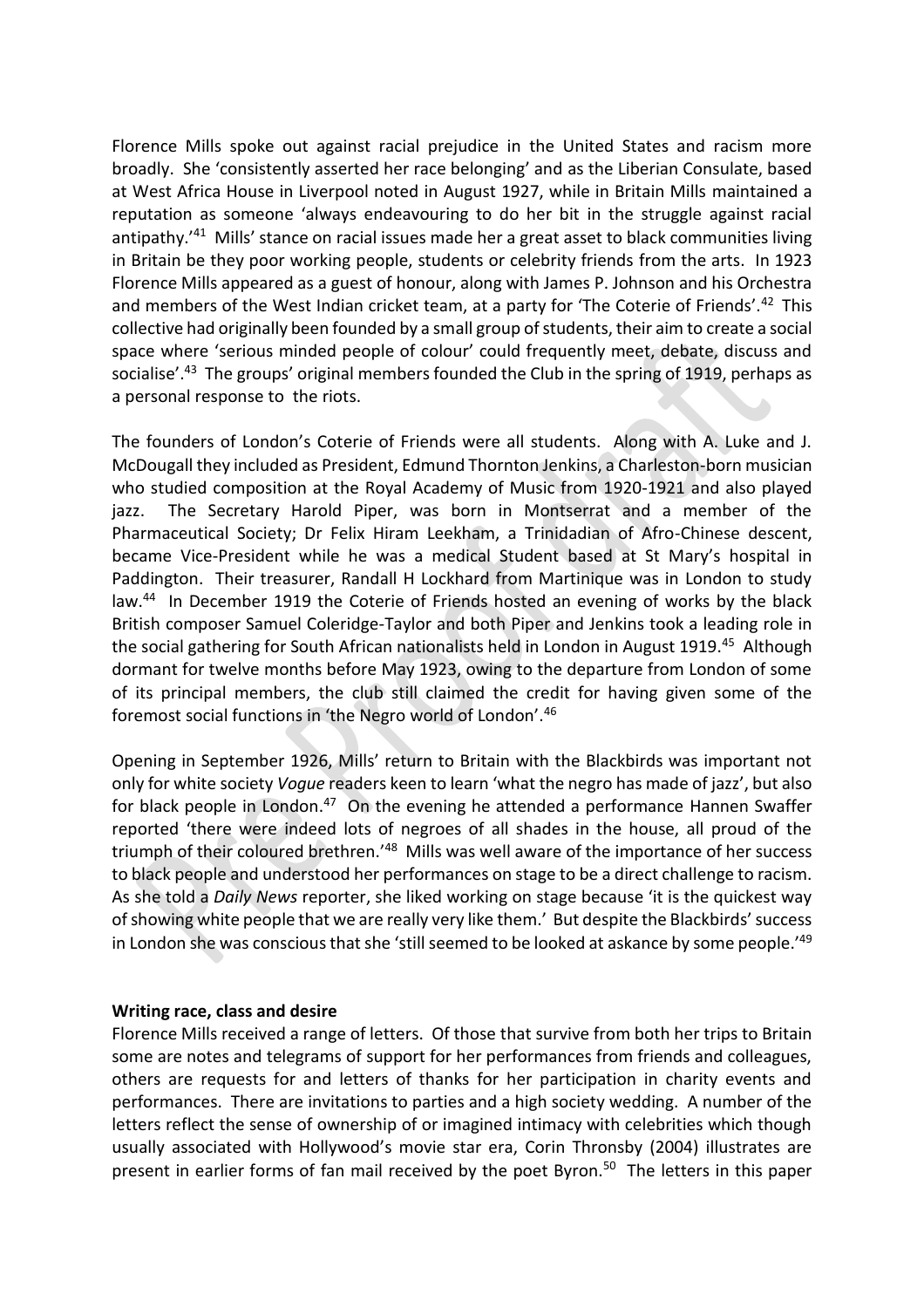have been chosen from those known to come from British fans and been selected to illustrate the differing forms of emotional connection Mills inspired among different individuals. The first two letters discussed came from men who positioned themselves as white and working class; both wrote to Mills during her first tour of Britain in 1923. The third and fourth letters were written by women, one expressing queer desire, the other by a black woman who drew a sense of pride from Mills' presence and success in Britain.

AR wrote to Mills in 1923. He had been reading regularly the racist criticism Mills and her 'fellow artistes' had been receiving in the press and 'rather admired' the way she had continued to perform in the face of it, but he wrote not to simply offer his support, but to invite her to view some of Britain's 'pretty and historical places' from the sidecar of his motorcycle.<sup>51</sup> He told her that he would be proud to have her as his guest, and to learn more about America from her. He explained that he had spent a number of happy years living in Africa where he had 'the companionship for some months of an old captain' who had told him lots of 'interesting things' about the American South. He did not elaborate on what these 'things' were, but nor did he condemn the racist practices he had no doubt been told about. Though he had 'no axe to grind', the tone of his letter suggests that he expected to engage Mills in a conversation on the validity of the old captain's account of the South rather than a condemnation of it. Despite her well-known stance on racial prejudice, he seems unabashed in asking her to humour him with this, though, like other fan letters in the collection, his confidence diminishes towards the end of his letter. He asks her not to laugh at his invitation, telling her that he is a working man with only certain times when he could be free to meet with her. But a more confident persona returns as he promises Mills that he will act as a gentleman and, as someone who knew nothing of the stage or press, would prove to be a 'jolly companion'. In closing he assured Mills that even if she tore up his letter, he wished her a prosperous and happy stay while she was in Britain.

The second letter we highlight was written by a self-described 'White Poor Man' who wrote to Mills in May 1923 from somewhere in 'Blighty. Unlike AR, he did not assume to make a request of Mills for her time in person but wrote to express his admiration for her. He believed that all London would be brought to heel with *Dover Street to Dixie* still a new revue when he was writing and found that 'something wills I should write to you'. He foresaw great success for Mills resulting from her performance, but alongside his prediction he offered his own 'Advice'. Warning that Mills must try not to let success develop her pride, for pride would hide her natural charm, he implored her to be earnest and true to herself, for then he argued: 'you will reach the hearts of the Real White Men. Through all keeping natural, and good as you can. In fact, be a woman, and you will be master of man.'<sup>52</sup> He did not assume that Mills would ever read his letter, and concluded that if she did, Mills would probably think 'I am strange in the head.' But, he reflected, 'a photograph it has oft been said, has sent many poor chaps clean off their head. And maiden from another clime, Yours caused very strong thoughts which are mine.' 'I don't suppose we shall ever meet' he mused, 'Not even in Good Old Dover Street' but he would 'dream of you my "Photo Dixie."' He wished her luck, good friends and good health and signed off, 'A sincere admirer, A White Poor Man'.<sup>53</sup>

Both these letters are clearly gendered and racialised. Both AR and the second author make their whiteness and masculinity clear, but are also keen to ensure Mills understands that they write to support her as a black woman working, performing and challenging racism in Britain.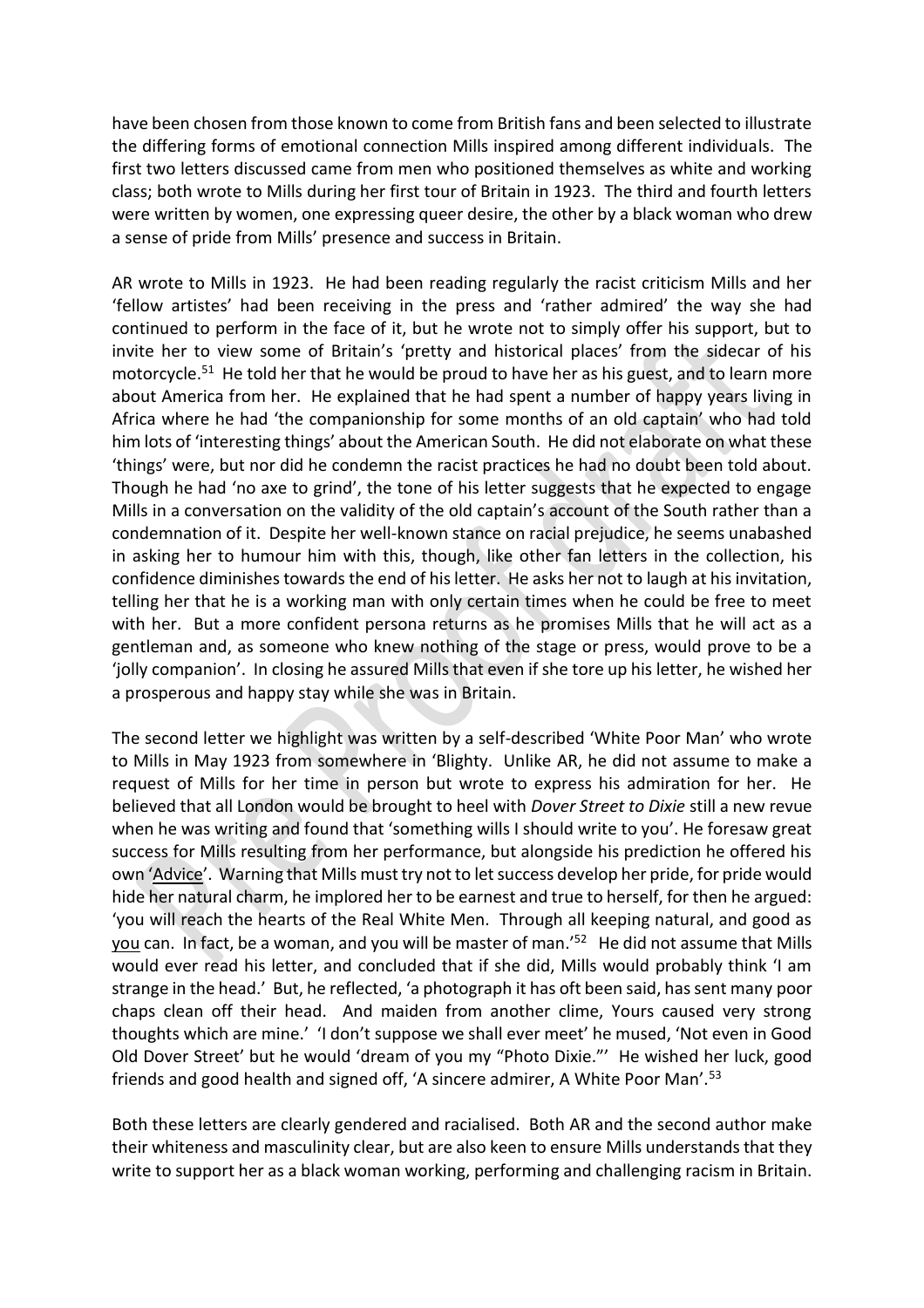The 'White Poor Man' does not explicitly state it in his letter, but his explanation that 'something wills I should write to you' suggests that like R he was aware of the racial prejudice Mills and the wider cast were facing in the British press and sought to provide her with support through the materiality of his letter. Though its' text is mediated through an appeal to 'hearts and minds', this letter from a 'White Poor Man' expresses a sense of solidarity across the 'colour line' that is not present in R's letter. R's focus on his time spent with his Southern friend in Africa and a desire to talk more about the South with Mills, highlights an unreflective imperial privilege coupled with what Susan Pennybacker has described as a European perspective that was fascinated with the ways of the Jim Crow South while also repulsed by them.<sup>54</sup> Neither, however, reflect the idea of the fan letter as 'a testing ground for an independent, reflective self' which Linda Grasso found in the letters of female fans writing to the artist Georgia O'Keeffe, which is present in the two letters from female fans we turn to now.

In her examination of female fans Grasso illustrates how O'Keeffe was 'a magnet of attention, the object of desire, the spur of fantasy' for many of those who wrote to her.<sup>55</sup> A similar observation can be made of Mills, with the two women fans highlighted here reading a multiplicity of desires, hopes and fantasies in and onto her. As mentioned above, James Wilson has noted how Mills' speaking out about white oppression and her cross-dressing roles on stage resonated with her fans, and these are the two main themes highlighted by the following letters.<sup>56</sup> The first of these came from MB. The date of her letter to Mills is not recorded, but she refers to Mills as 'My Dear Bluebird', a reference to a song closely associated with Mills – 'I'm a little blackbird looking for a bluebird.' This suggests MB sent the letter to Mills during her second stint in London with the Blackbird Revue, but Mills did also perform the song as part of *Dixie to Broadway,* and so perhaps also in *Dover Street to Dixie*. 57 The song became her signature piece and was important to her for the political messages she read into its lyrics. In Mills' 1926 essay on *The Soul of the Negro* she highlighted some of the song's lyrics, including the lines '*Never had no happiness. Never felt no one's caress, I'm just a lonesome bit of humanity',* as 'indicating something of the negro's attitude to life'.<sup>58</sup>

However, as Adair observes the song is also about a blackbird's search for acceptance and love.<sup>59</sup> It is the song's melancholy theme of a soul looking for love that is picked up by MB in her letter. MB makes clear in her letter that she adored Mills and maintained that it was not simply because she was famous, sure that 'if I had seen you walking along the street and didn't know who you were I'd have fell for you just the same.' Her decision to share her feelings of passion may have been encouraged through an identification with Mills' crossdressing performances. On the British stage a tradition of male impersonation had been particularly popular in music halls during the 1890s with Vesta Tilley the 'dominating star of the Edwardian Era'.<sup>60</sup> Critics, and surely fans too, made direct comparisons between Tilley and Mills. Writing in *The Sketch* Beverly Nichols described Mills 'as a sort of coloured Vesta Tilley', while Herbert Farjeon reflected that though he wouldn't 'rave about her' Mills could 'look as smart as Vesta Tilley in dress clothes and a topper.'<sup>61</sup> Kayte Stokoe illustrates that during her life Tilley 'balanced apparent challenges to norms with a politics of respectability.'<sup>62</sup> But, Alison Oram has argued that though 'there was certainly no clear conceptualisation in the early twentieth century popular culture of sex between women. … There is plenty of evidence of women's homoerotic response to male impersonators.'<sup>63</sup> In the case of Vesta Tilley, Oram quotes her recalling that 'Each post brought piles of letters,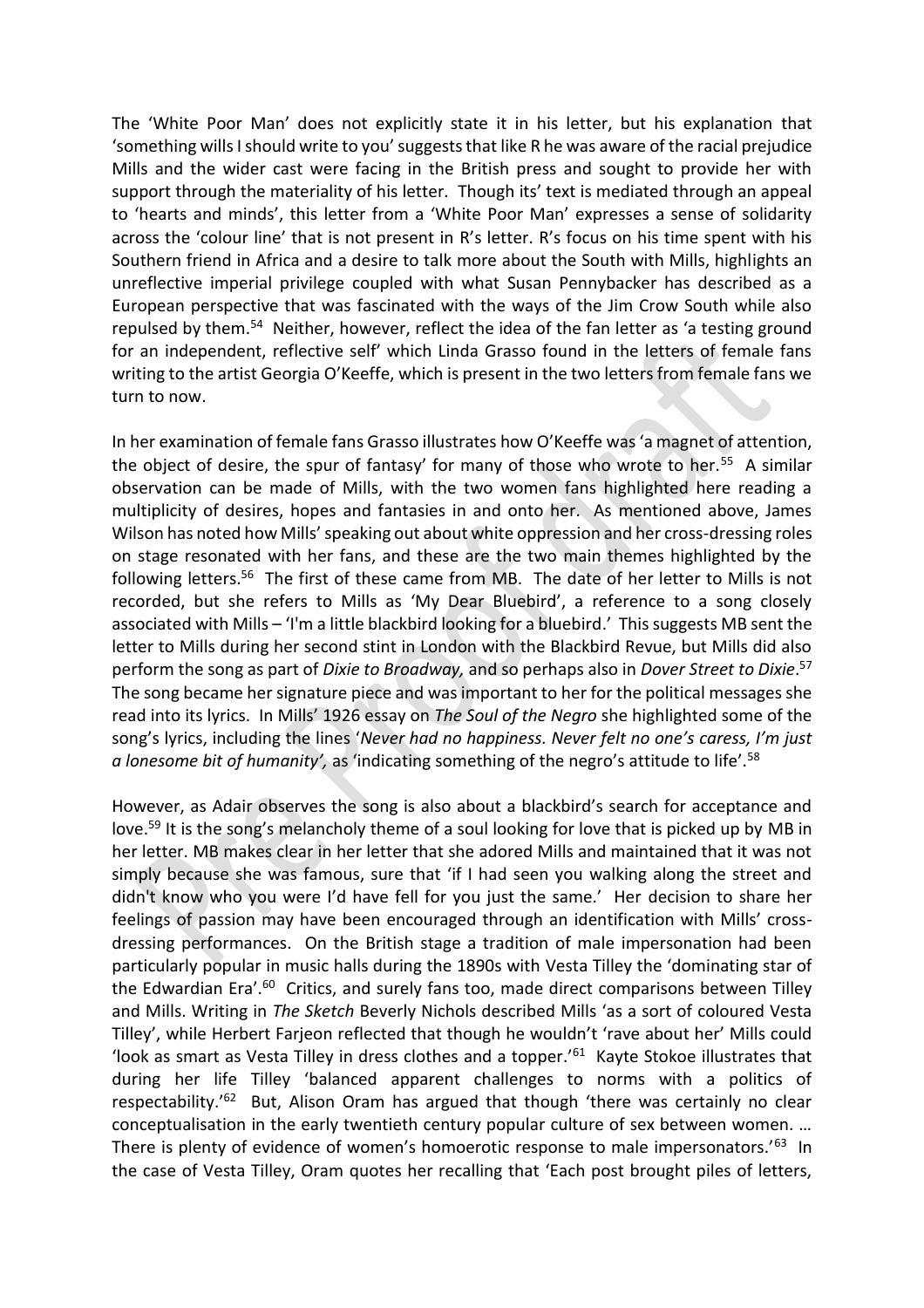varying from an impassioned declaration of undying love to a request for an autograph … or a piece of ribbon I had worn.'<sup>64</sup> MB' letter is similarly a declaration of love.

Examining the mail sent to Georgia O'Keeffe, Linda Grasso identified women employing their fan letters as a space to express and develop ideas about themselves; the women used their letters as 'a testing ground for an independent, reflective self'.<sup>65</sup> It would seem that that MB was similarly using her fan letter to Mills as 'a testing ground' for an expression of queer desire.<sup>66</sup> In an opportunity to discuss emotions she had perhaps not revealed to anyone else, MB confessed in her letter to Mills that: 'I've got it bad, I've actually fallen in love with another woman.' Though further correspondence does not seem to have survived in the archive, it is likely that this was not MB' first contact with Mills for this was a letter of thanks; Mills had 'just about crowned my happiness' by sending MB a photograph. Like the 'white poor man' from 'Blighty', Mills' photograph was now an important personal possession, an object that reinforced an 'illusion of access' between celebrity and fan, stirring new emotions in its owner.<sup>67</sup> MB does not reveal how the photograph she owned depicted Mills. Images which appeared in newspapers included headshots of Mills as a modern young woman with her cropped hair slicked back and framing her face, painted cupid's-bow lips and large dark almond shaped eyes looking out beneath highly arched eyebrows, in which she is simultaneously neat and glamorous. Others depicted Mills as one of her stage characters, cross-dressed in tails with a white bow tie and white waistcoat, her hair tucked beneath a shining black topper.

Whichever print she had been sent, MB had been forced to part with the photograph for a fortnight so it could be copied and coloured. MB reveals that she and Mills had never met, for she hadn't 'been near enough' to Mills to see her clearly, but MB remained confident that she had given accurate instructions to the colourist; 'if I don't get the colouring right' she wrote to Mills, 'I'll let you shoot me.'<sup>68</sup> At the time she sat down to write her letter, MB had to wait until the following Saturday before she saw Mills again – perhaps at a performance or in her returned photograph, reflecting that 'I wish I could be your shadow then you'd never be out of my sight.' At this point MB brought her letter to a close fearing she might go off the 'deep-end'. Wishing Mills 'something better than fame. Happiness.' She signed off and promised to remain, 'Always your Slave, MB.'<sup>69</sup>

Wilson argues that Mills' performances can be seen to represent 'the modernist tension between savagery and civilisation' but that she also collaborated with the white songwriters and producers to challenge stereotypical assumptions of black womanhood.<sup>70</sup> With the specific example of *Blackbird*, Adair argues that because Florence Mills believed the Little Blackbirds song symbolized African Americans' struggles with racism, her interpretation of the song transformed it into 'a complex anthem of Black struggle and perseverance' and so 'manipulated white American and European desires to consume slave culture, and expanded economic and cultural possibilities for African American women entertainers.<sup>'71</sup> It would seem that MB was similarly able to reinterpret the song in the context of her desire for Mills, but MB' reference to slavery in her signature cautions against any assumptions that all of Mills' fans fully appreciated the complexities of racial politics that she sought to bring to her work or any 'manipulation' of their desires to consume slave culture.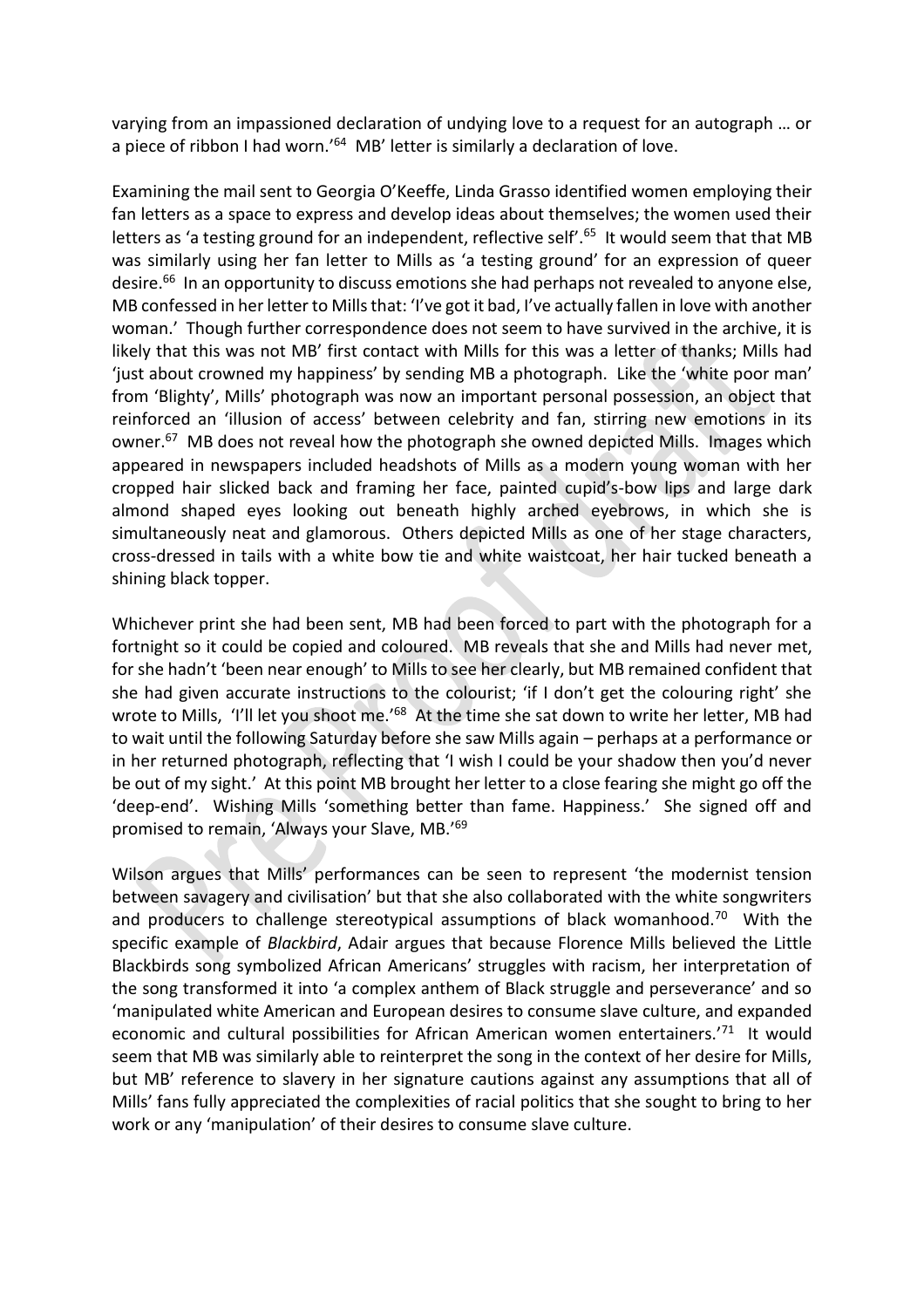The multifaceted understandings of racial and class identities present in a sincere admirer's description of himself as a 'white poor man' asking a black woman to ensure she maintained her 'feminine' qualities, and the reversal of racial history contained in MB' declaration to remain always Mills' slave, are also present in MDs's letter, written to Mills from Holborn in September 1926.<sup>72</sup> MD had not only seen Mills in a photograph, she had seen her on stage, and was moved to write to Mills the day after she had been part of the audience at a Blackbirds performance. Perhaps MD had seen Mills perform in 1923, or perhaps she had been following the casts' success in France, but she was keen to see Mills perform. As she wrote to Mills on 12 September she must have seen the Blackbirds show on its opening night in London, one of the 'negroes of all shades in the house' noted by Swaffer.<sup>73</sup> As MB explained to Mills in her neatly composed hand, while watching the Blackbirds show the night before she felt sure that among the audience 'never was there a heart prouder than mine, being one of yourselves. I think you are wonderful – Yes wonderful indeed.'

Like other fans, MD held Mills in great esteem, but primarily she admired her for her performance as an artist, rather than her financial success, her beauty or glamour. For MD, Mills' singing was 'like a nightingale' and her dancing was 'also divine', but the pride MD MD felt was the 'race pride' of seeing a 'woman of colour' successfully performing on stage – a sense of belonging and understanding reflected in her address to '*My* dear Miss Mills'.<sup>74</sup> In an article for *The Crisis* in 1922, Alain Locke had argued that 'black national drama' could help destroy stereotypical images on the stage replacing them with more positive depictions of black life.<sup>75</sup> MD understood Mill's performance in this context and wrote to her and by extension the entire Company to thank them 'for being able to show the White People, who think we are nobody – because we are "colour" that we can stand side by side & beat them at their own game.'<sup>76</sup>

Through her letter we get a brief sense of how racism on the streets of Britain was felt in the everyday lives of MD and other people of colour in Britain and the inspiration performers such as Mills provided. Despite Mills' consistent assertion of her blackness, Mills' racialized and sexual appearances were debated in the British press. One reviewer argued that Mills looked not like a 'negress' but more like 'a very sunburnt Italian' and a number of reviews reported that the Blackbirds were not 'as black as they are painted.'<sup>77</sup> Others, like MD, saw Mills as 'a coloured woman' whose 'performances not only announce the fact, but insist upon it'.<sup>78</sup> Mills reiterated the importance of black performance in challenging racism in an interview with the *Daily Express,* maintaining 'The stage is the quickest way to get to the people. My own success makes people think better of other coloured folk.<sup>79</sup> As noted above, Mills stridently confronted racial prejudice and argued in *The Soul of the Negro* that there was 'not a coloured man or coloured woman in existence who does not bitterly resent the sentiment that drives them beyond the pale.'<sup>80</sup> These aspect of Mills' performance - inside and outside the theatre - were picked up by MD, as she explained to Mills that she wrote to her as another black woman, or as MD put it, 'a colour woman like yourself'.<sup>81</sup>

The racial discrimination Mills faced reduced once she had acquired her celebrity, but Mills remained aware that such protection was privileged and limited. She did not forget that for years before she became a success 'and the white people smiled on me' she had struggled against adversity and prejudice. Even with success, she had more than once been confronted by commentators at the stage door in London who lamented 'what a pity she isn't white'.<sup>82</sup>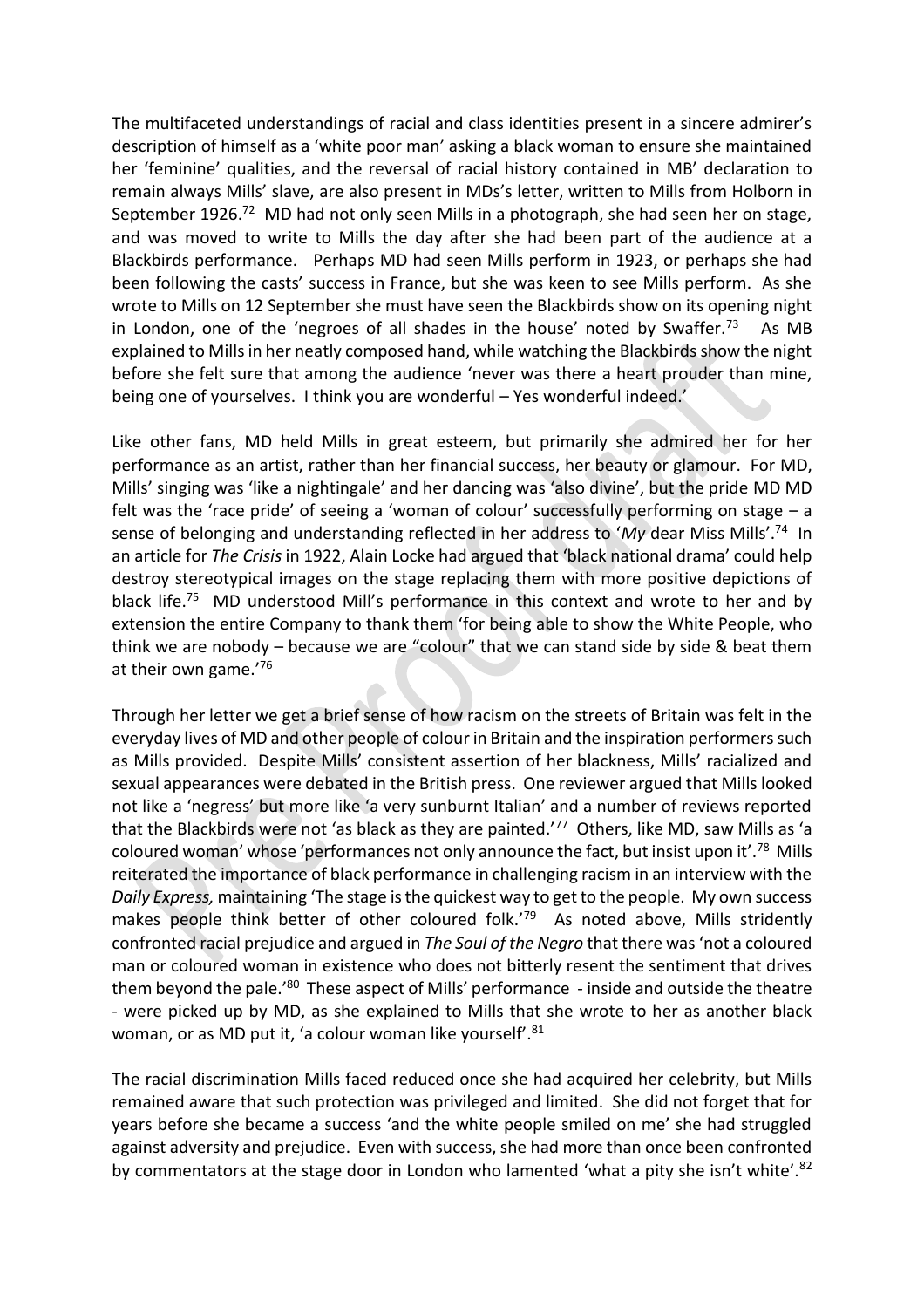Still, when Mills wrote *The Soul of the Negro*, she argued that 'In England, where the colour line is practically non-existent Negroes have achieved a virtual equality.'<sup>83</sup> She made her comments in the context of the violent and legally sanctioned racism that African Americans faced daily in the United States where the violence of lynch law, which she mentioned, still operated.<sup>84</sup> Still, Mills' comments give a sense of the geographies of understanding, or misunderstandings, which existed between members of the black elite as they read the everyday experiences of living life along the colour line in different places.

MD clearly felt a need for white people's views of black people in Britain to been challenged and while the Blackbirds' cast were performing in Britain during the summer of 1927, British newspapers were reporting on the work Anti-Colour Bar Sub-committee of the Edinburgh Indian Association established by Indian students in the city to protest at the refusal to admit them to dance halls and restaurants.<sup>85</sup> Following protests, questions in Parliament and negotiations, the Edinburgh ban was lifted during the same summer, with 'coloured men' being given admission to dance halls 'under certain conditions'.<sup>86</sup> Such reports have not survived in Mills' archive and perhaps she was not as aware of these experiences. When the popular performers Paul and Eslanda Robeson were refused a table at the Savoy Grill two years later and informed that 'the management did not permit negroes to enter the rooms any longer' it was an indication that celebrity would not shield the elite against discrimination in Britain.<sup>87</sup> Before signing off her letter, MD evoked the evolving ideas of the African diaspora in praising Mills once more: 'Well done, Daughter of the Mother Land.' This signals that despite her pride and joy at Mills' presence in the city and her sincere appreciation of Mills' embodied efforts to redefine and represent blackness, MD was pinning her hopes for real change and equality on the developing politics of Pan-Africanism, which she could have encountered in many spaces of political activism in London.<sup>88</sup>

Like ARs and 'a white poor man', the letters MB and MD' wrote expressing emotional connections to Mills that are both gendered and racialised. For MB, she understands her desire for Mills having 'actually fallen in love with another woman', though her promise to remain always Mills' 'slave' reveals that this was not a 'colour blind' construction, but one burdened by the histories of slavery and racism that MB would have presumably consciously eschewed. For MD, it is Mills' embodiment of 'the New Black Woman' - working, successful, political and candid - that is the focus of her letter, her admiration and appreciation. The increasing agitations and events organised by groups like the WASU might well have been an avenue through which MD came to frame her thoughts on the African diaspora. Though these organisations were dominated by men, as explored by Marc Matera, Black women in interwar London were involved in anti-racist campaigning, women's rights and black internationalism but have been minimised in public memories and histories of Pan-Africanism.<sup>89</sup> Writing to Mills as a 'a colour woman like yourself', MD' perhaps saw her letter as an opportunity to speak to a politicised black woman and her gendered turns of phrase hint at a dissatisfaction with some Pan-African organisations and individuals that marginalised black women's concerns. The four letters taken together illustrate how a single female black body powerfully evoked affective connections with 'ordinary' people of all ethnicities and are suggestive of their attempts to express their thoughts on challenging racial prejudice in Britain, queer desire, developing political movements, gender and class solidarity. They are also illustrative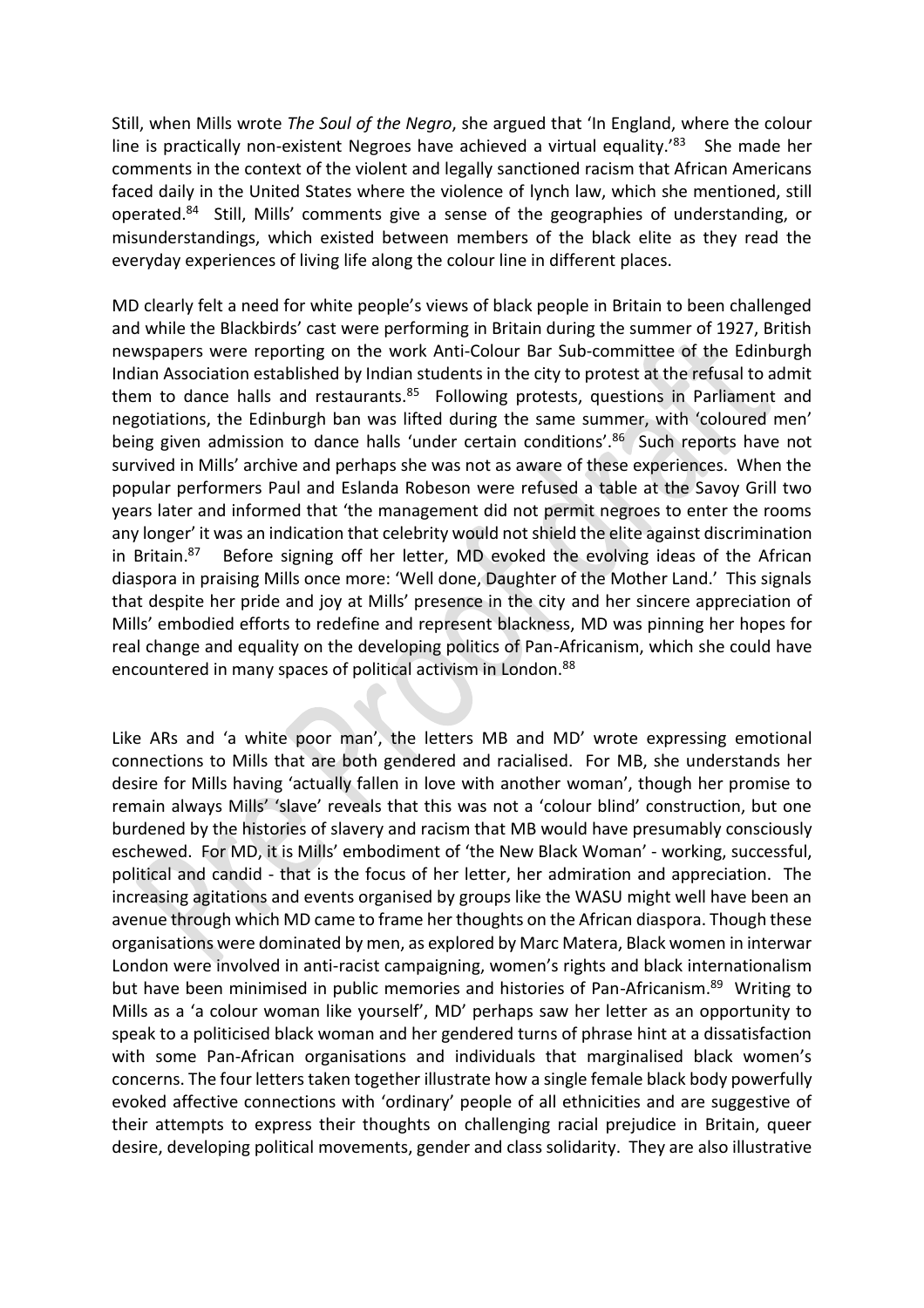of the productive possibilities for intersectional histories that are located by examining the histories of popular culture and the gendered and racialised aspects of 'celebrity'.<sup>90</sup>

**\***

When the Blackbirds went on tour in 1927, playing in many of Britain's major cities, the strenuous schedule took a heavy toll on Mills. By now she had been performing constantly for five years, never missing a performance.<sup>91</sup> After a period of rest in Germany she and her husband returned to the United States. On arrival in New York that September they were greeted by a crowd of hundreds on the pier, but Mills died two months later.<sup>92</sup> Her funeral was one of the most spectacular in Harlem. Reportedly over 5000 people attended while over 150 000 people lined the surrounding streets.<sup>93</sup> The African American press carried detailed reports of the funeral including the eulogy given by Dr Brown in which he reflected that: 'The race has sustained a great loss, the theatrical profession has lost its brightest star.' As reported by the *Negro World*, Brown spoke of her dignity and poise and the helpfulness she showed to others; he suggested a memorial that would 'perpetuate her life and work' in the promotion of better race relations.<sup>94</sup> In Britain initial reports of her death appeared in the *Scotsman*, *Nottingham Evening Post*, *Leeds Mercury* and the Birmingham *Daily Gazette,*  among others. Most took cuttings from the American press, reprinting details of various lengths from one line to a couple of paragraphs. More detailed reflections came in later editions including the *Illustrated London News*, where she appeared among 'Personalities of the Week: People in the Public Eye' and *The Era*, who remembered her as 'a very sensitive, serious and charming girl, whose chief ambition it was to raise the social status of the negro.' $^{95}$ For the contributor to the Gloucester *Citizen's* Woman's Corner, Mills' was 'an example of what a woman can do'; they praised her commitment to challenging racial equality, but also her generosity to the 'lonely and hopeless' along the Embankment, 'particularly to the women' who clustered there.<sup>96</sup>

Not all the reports reflected an understanding of the politics of race relations Mills had sought to instigate. The *Sunday Post*, carried a lengthy obituary but one filled with caveats: 'But for her colour, of which she was proud, British managers are of opinion she would have been one of the greatest artistes in the world. … Miss Mills was the greatest coloured entertainer this country had ever seen. Though her skin was black she was white all through.<sup>'97</sup> This was an echo of what Mills heard at the stage door from those who expressed their regret that she wasn't white. For black people Mills' instance on challenging such attitudes meant her time in London became an inspiring and politicised cultural memory. In 1935 the cast of the still popular Blackbirds show were out in force at Soho's multi-cultural club the Shim Sham, and the following year when the feminist and Caribbean activist Amy Ashwood Garvey and the playwright Sam Manning opened their own London club they named it the Florence Mills Social Parlour.<sup>98</sup> Specialising in Caribbean food and music the space became a gathering place for African and West Indian activists and students.<sup>99</sup> That same year you could also still buy 'Florence Mills' stockings along with the colours Fawn, Puma and Honeymoon Beige from Draffen's Department Store in Dundee.<sup>100</sup>

For the four fans whose letters we have highlighted here, Mills' was a real and imagined body onto which they could project an array of emotions: pride, admiration, desire, class and solidarity. Their letters depict brief accounts of their lives and their senses of belonging within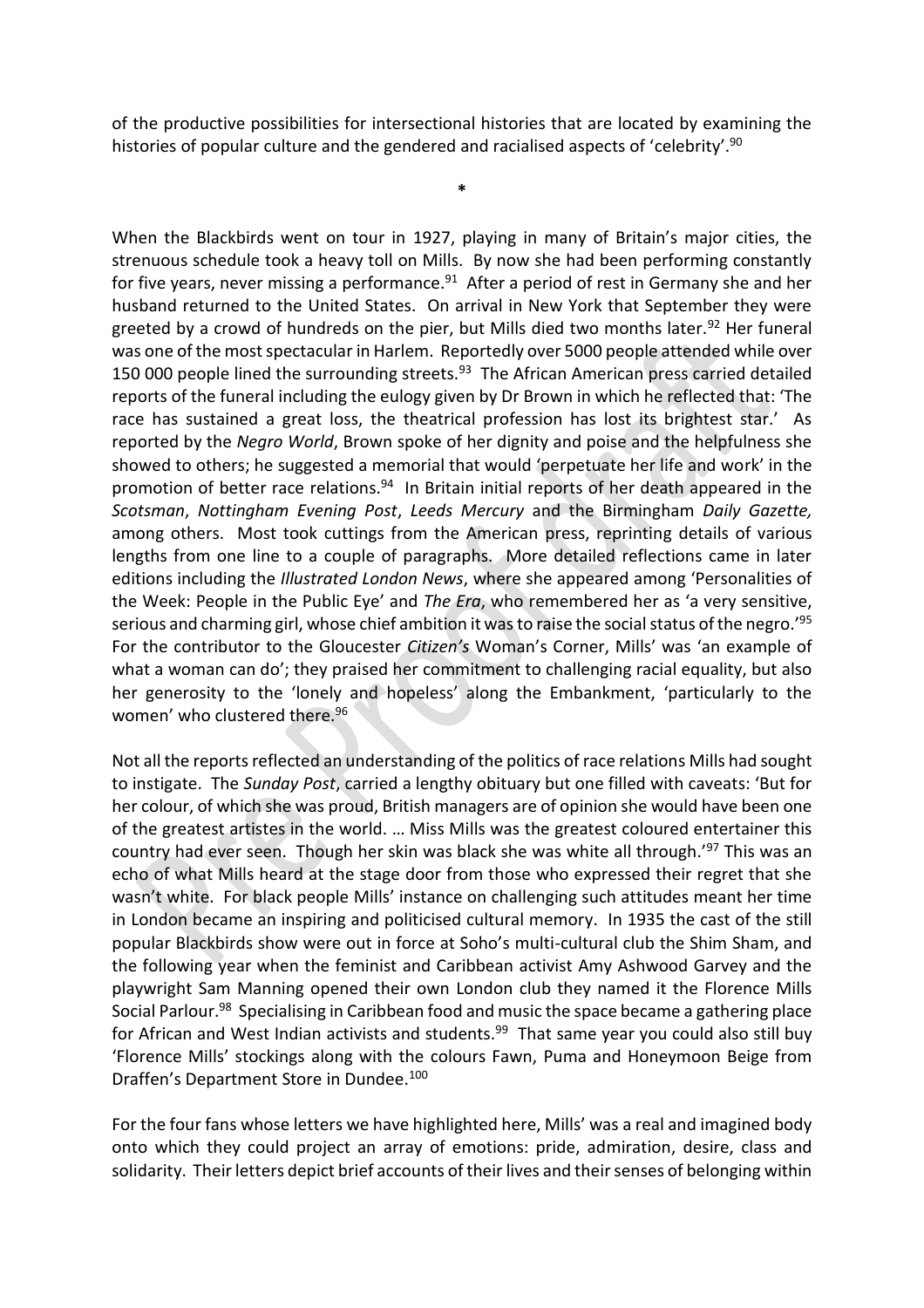a relationship forged by moments of affect within a theatre, through a photograph, the imagined stage of 'Dover Street', and the spaces of their letters, words written in hope, but not expectation, that they would be read. Mills' activism, performance and success – celebrity and financial – meant that though she could be reduced to the colour of a pair of tights by some, she effectively challenged racial, gender and class boundaries for her fans and colleagues. The spaces of vaudeville and variety 'allowed African American women performers to queer or challenge and subvert racial and gender identities.'<sup>101</sup> Mills could represent a sense of class equality or working class success, for others she inspired a sense of 'race pride'. The letters from British fans to Mills also illustrate how we might think of the theatre and photographs, as well as paintings and exhibition spaces as extensions of 'fan mail as a form of perceived interactivity'; spaces that inspired reflection, intimacy, solidarity and desire.<sup>102</sup>

# **Acknowledgements:**

This paper draws on research funded by the AHRC project Drawing Over the Colour Line: Geographies of art and cosmopolitan politics in London 1919 – 1939 (AH/I027371/1). Our thanks to Natasha Gorodnitski who initially explored material in the V&A Theatre Archive as part of an undergraduate Independent Study project connected to the wider research of Drawing over the Colour Line. We also thank the Schomburg Center for Research in Black Culture, New York Public Library for access to the Florence Mills archival collection and to the three anonymous reviewers for their thoughtful comments and suggestions.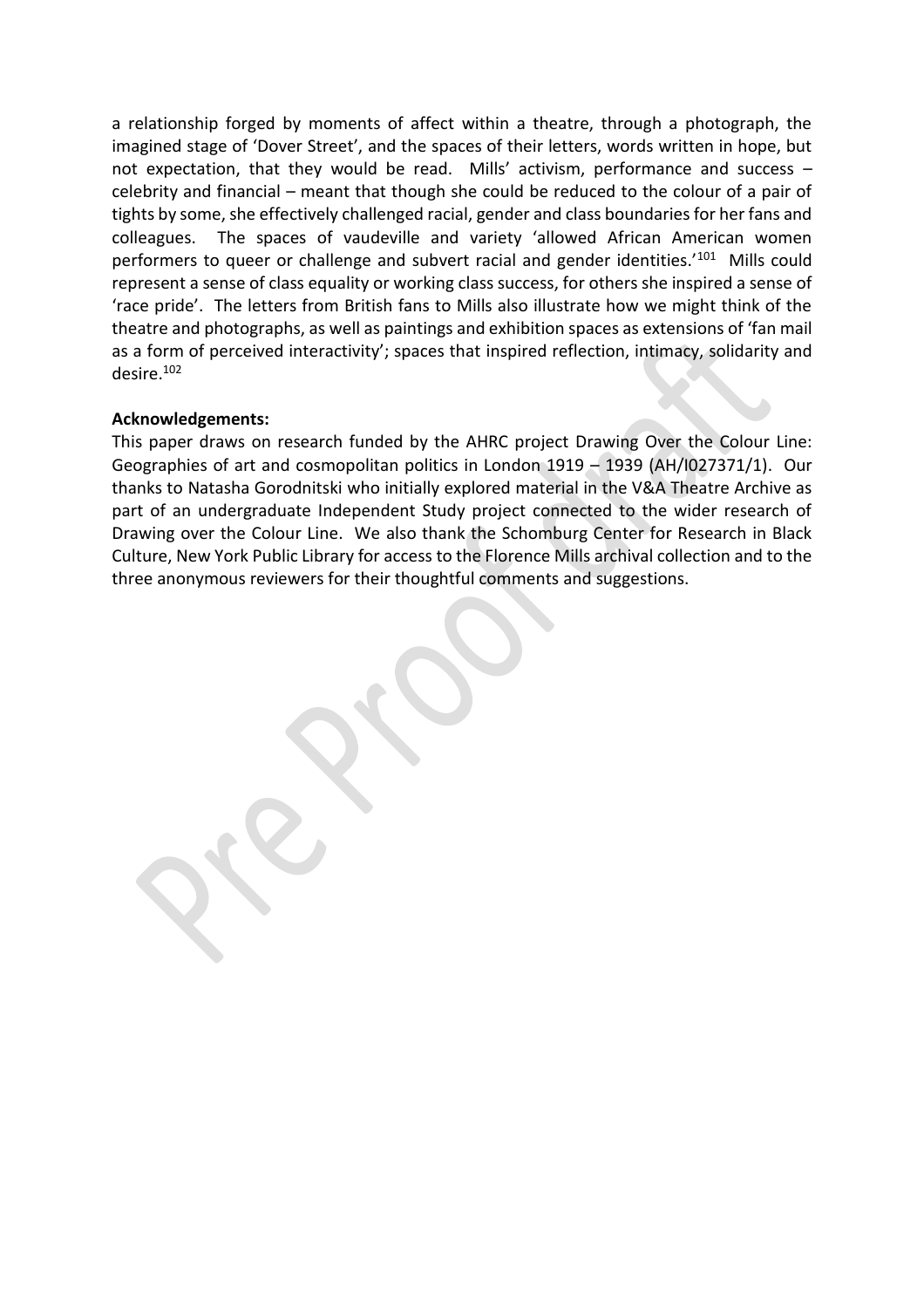#### References:

i

<sup>1</sup> Peter Fryer (1984) *Staying Power: The History of Black People in Britain* (London: Pluto Press)

2 See Jacqueline Jenkinson (2009) *Black 1919: Riots, Racism and Resistance in Imperial Britain*. (Liverpool: Liverpool University Press).*.*

3 For example Claude McKay recalled the racism he faced in Britain in his memoir *A London Way From Home* (1937), see Gemma Romain and Caroline Bressey (2016) Claude McKay: Queering Spaces of Black Radicalism in Interwar London in eds., Simon Avery and Katherine M Graham *Sex, Time and Place: Queer Histories of London, c1850 to the Present* (London: Bloomsbury Academic), pp115-131.

4 Joannou, Maroula (2004) 'Nancy Cunard's English Journey.' *Feminist Review* 78: 141 – 163, 151

5 Fryer *Staying Power*; Hakim Adi (1998) *West Africans in Britain, Nationalism, Pan-Africanism and Communism* (London: Lawrence and Wishart).

<sup>6</sup>*Aberdeen Journal*, 13 September 1926, p.6

<sup>7</sup>*Evening Telegraph*, 13 January 1927, p.2; *Hull Daily Mail*, 18 January 1927, p.6.

<sup>8</sup> *New York Age* (New York), 31 December 1927, p7.

9 *Sunday Post*, 6 November, 1927, p4

<sup>10</sup> *Dundee Courier,* 6 September 1927, p3

<sup>11</sup>On Mills' memory among black artists see Janya Brown (2008) *Babylon Girls: Black Women Performers and the Shaping of the Modern* (Durham and London: Duke University Press).

<sup>12</sup> Zakiya R. Adair (2013). Respectable Vamp: A Black Feminist Analysis of Florence Mills' Career in Early Vaudeville Theater, *Journal of African American Studies* 17, pp.7-21

<sup>13</sup>Brown, *Babylon Girls* p.245.

<sup>14</sup>*Star*, 13 September 1926. 'Why Florence Mills Loves London'. C. B. Cochran Scrapbooks THM/97, V&A Department of Theatre and Performance. Our thanks to Natasha Gorodnitski who initially examined the scrapbook as part of an undergraduate Independent Study project connected to the wider research of the Drawing over the Colour Line research (AH/I027371/1).

AHRC **.**

<sup>15</sup>Adair, Respectable Vamp.

<sup>16</sup>James F Wilson (2013 2<sup>nd</sup> edition) *Bulldaggers, Pansies and Chocolate Babies: Performance, race and sexuality in the Harlem Renaissance* (Ann Arbor: University of Michigan Press)

<sup>17</sup>Wilson, *Bulldaggers, Pansies and Chocolate Babies*, p.123. Also see Adair, Respectable Vamp for a reflection on Alain Locke's response.

<sup>18</sup>Adair, Respectable Vamp.

<sup>19</sup> Brown, *Babylon Girls*; *Lloyds Sunday News*. 'Magic Moon that Brought Me Money' 19. 9. 1926, C. B. Cochran Scrapbooks THM/97, V&A.

<sup>20</sup>Bill Egan (2004) *Florence Mills: Harlem Jazz Queen* (Lanham: Scarecrow Press), pp.7-8.

<sup>21</sup> Brown *Babylon Girls*

<sup>22</sup>Wilson *Bulldaggers, Pansies and Chocolate Babies*, p.4; Brown *Babylon Girls*, p.190

<sup>23</sup>*Sketch*, 19 January 1927, C. B. Cochran Scrapbooks THM/97, V&A

<sup>24</sup> Florence Mills (1926) The Soul of the Negro, *Sunday Chronicle*, 10 October 1926, C. B. Cochran Scrapbooks THM/97, V&A.

<sup>25</sup> William Pickens (1927) Mills, Democracy and the Stage, *Light and Heebie Jeebies*, 12 November, 3:51, p.7 <sup>26</sup> See Jenkinson *Black 1919* and Fryer, *Staying Power*.

<sup>27</sup> The Colour Ban, *Exeter and Plymouth Gazette*, 19 March 1923, p6; *The Era* 7 March 1923, p10.

<sup>28</sup> The Colour Ban, *Exeter and Plymouth Gazette*, 19 March 1923, p6

<sup>29</sup> The Colour Ban, *Exeter and Plymouth Gazette*, 19 March 1923, p6, original emphasis.

<sup>30</sup>*The Era*, 29 May 1923, p10.On the content of the show see David Linton and Len Platte (2014) Dover Street to Dixie and the politics of cultural transfer and exchange, in eds., Len Platt, Tobias Becker and David Linton, *Popular Musical Theatre in London and Berlin 1890 to 1939* (Cambridge: Cambridge University Press), pp.170- 186.

<sup>31</sup>See Brown, *Babylon Girls*.

<sup>32</sup>For examples see *The Era*, 6 June 1923, p11. Egan reports that the performers faced heckling on the opening night and that racist receptions to the performances were noted by Marcus Garvey, see Egan, *Florence Mills,* p. 84.

<sup>33</sup> Egan, *Florence Mills*, p. 91.

<sup>34</sup>*The Era, 8* August 1923, p8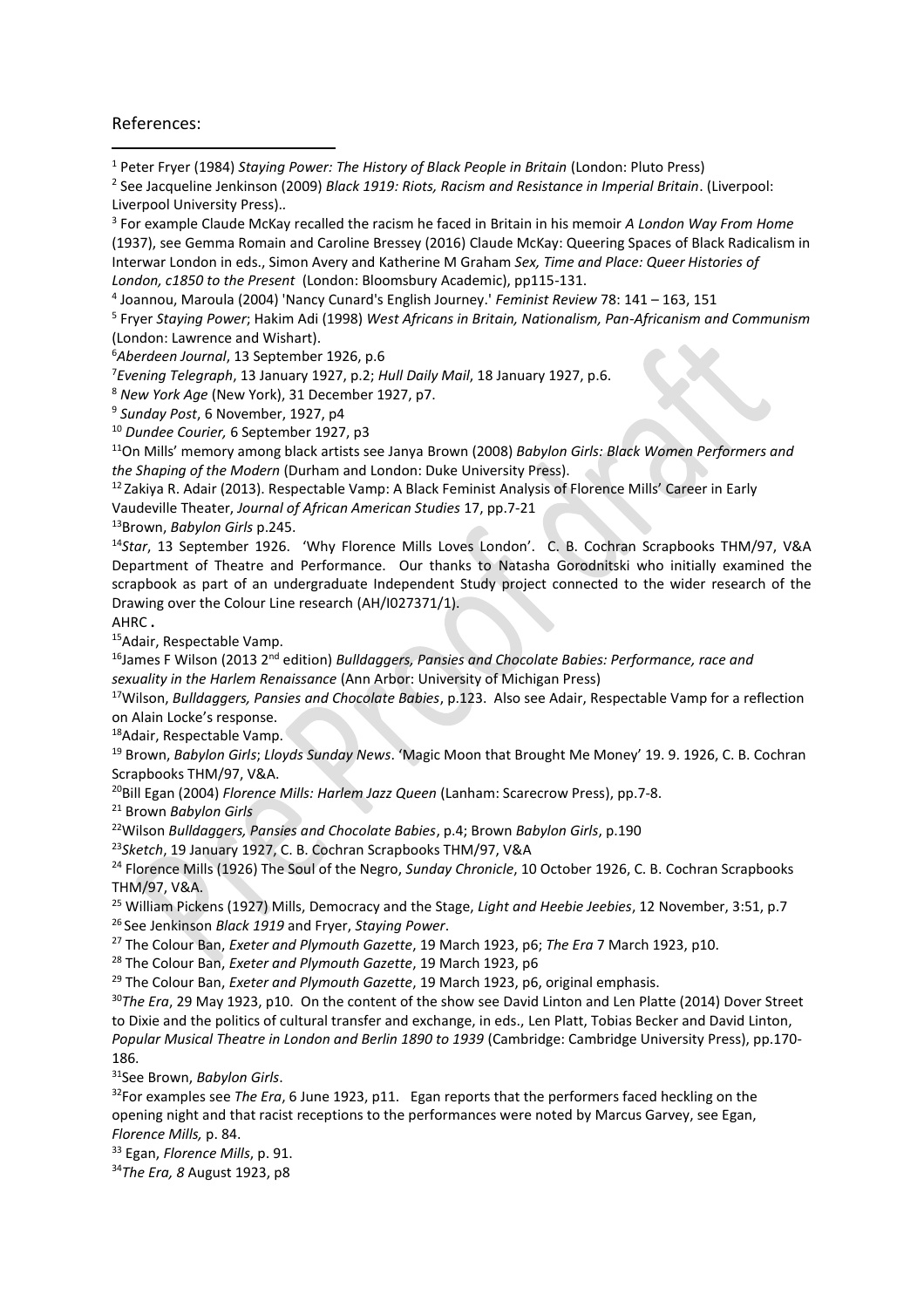i <sup>35</sup> Hannen Swaffer, Florence Mills on Race Problems, *Daily Express* (nd), Florence Mills Collection (Clippings), Schomburg Center for Research in Black Culture, Manuscripts, Archives and Rare Books Division, New York Public Library (from here on SC). On his racist writings in 1923 see David Linton and Len Platte, Dover Street to Dixie and also Egan, *Florence Mills.*

<sup>36</sup>*The Era*, 15 June 1927, p.5.

<sup>37</sup> Newspaper clipping from Florence Mills Collection (Clippings), SC. The date of the clippings is not given, but as the article reflects that 'Blackbirds was a terrific success' it would have presumably been written after the first run of the revue, in 1926 or later.

<sup>38</sup> Newspaper clipping from Florence Mills Collection (Clippings), SC. As an example Haiti declared independence and the abolition of slavery in 1804.

<sup>39</sup> *Sketch*, 'Jewish Charity Concert', 2 February 1927, C. B. Cochran Scrapbooks THM/97, V&A. The company also performed at the Star and Garter in Richmond for servicemen who were unable to travel to the theatre, *Birmingham Dispatch*, 9, 4, 1927, C. B. Cochran Scrapbooks THM/97, V&A.

<sup>40</sup> Egan *Florence Mills,* pp. 191-192; *Negro World*, December 3, 1927, p2.

<sup>41</sup> Brown *Babylon Girls*, p.245. Letter from the Liberian Consulate, West Africa House, Liverpool to CDB King, President of Liberia in Paris, 10 August 1927, Florence Mills Collection, SC.

<sup>42</sup> Coterie of Friends souvenir programme, 13 May 1923, Florence Mills Collection, SC.

<sup>43</sup> Coterie of Friends souvenir programme, 13 May 1923, Florence Mills Collection, SC

<sup>44</sup> Coterie of Friends souvenir programme, May 1923, Florence Mills papers, SC; Fryer *Staying Power*; Jeffrey Green (1986) A black community? ‐ London, 1919, *Immigrants & Minorities* [5](http://www.tandfonline.com/toc/fimm20/5/1):1, pp. 107-116; Egan, *Florence Mills.*

<sup>45</sup> Green, A black community?

<sup>46</sup> Coterie of Friends souvenir programme, May 1923, Coterie of Friends souvenir programme, May 1923, Florence Mills papers, SC

<sup>47</sup> *Vogue*, Late August, C. B. Cochran Scrapbooks THM/97, V&A.

<sup>48</sup> *Sunday Express*, 12 September 1926 C. B. Cochran Scrapbooks THM/97, V&A.

<sup>49</sup> *Daily News*, 'Florence Mills on Prejudice', 14 September 1926, C. B. Cochran Scrapbooks THM/97, V&A.

<sup>50</sup> Corin Throsby (2004) Flirting with Fame: Byron's Anonymous female Fans, *Byron Journal*, 32, pp.115-23. For a discussion of when celebrity culture can be identified see Tom Mole (2007) *Byron's Romantic Celebrity: Industrial Culture and the Hermeneutic of Intimacy* (Basingstoke: Palgrave Macmillan)

51 Letter to Florence Mills from Arch Reeve May 14, 1923 (Fan Mail) Florence Mills Collection, SC.

<sup>52</sup> Letter to Florence Mills from 'A white poor Man', May 14, 1923 (Fan Mail) Florence Mills Collection, SC, original emphasis.

53 Letter to Florence Mills from 'A white poor Man', May 14, 1923, (Fan Mail), SC, original emphasis.

<sup>54</sup> Susan D Pennybacker (2009) *From Scottsboro to Munich: Race and Political Culture in 1930s Britain.* (New Jersey: Princeton University Press)

<sup>55</sup>Linda M Grasso (2013) 'You are no stranger to me': Georgia O'Keeffe's Fan Mail, *Reception: Texts, Readers, Audiences, History* 5(1), pp. 24-40, p.27.

<sup>56</sup> Wilson *Bulldaggers, Pansies and Chocolate Babies*.

<sup>57</sup> Wilson, *Bulldaggers, Pansies and Chocolate Babies*.

<sup>58</sup> Mills, The Soul of the Negro

<sup>59</sup> Adair, Respectable Vamp

<sup>60</sup> Alison Oram (1997), *Her Husband Was a Woman!: women's gender-crossing in modern British popular culture* (London: Routledge), p.12

<sup>61</sup> Beverly Nichols *The Sketch*, 16 February 1927, p16; Herbert Farjeon *The Sphere*, 25 September 1926, p15. See also J T Grein, *The Sketch*, 22 September 1926, p45.

<sup>62</sup> Kayte Stokoe, Are Drag Kings Still Too Queer for London? From Nineteenth-Century Impersonator to the Drag King of Today in eds., Simon Avery and Katherine M Graham *Sex, Time and Place: Queer Histories of London, c1850 to the Present* (London: Bloomsbury Academic), pp97-114.

<sup>63</sup> Oram, *Her Husband Was a Woman*, p.51

<sup>64</sup> Oram, *Her Husband Was a Woman*, p.52, quoting Tilley from the *Recollections of Vesta Tilley* (1934).

<sup>65</sup> Grasso 'You are no stranger to me', p.33

<sup>66</sup> On complexities of identifying lesbian desire in letters see Sally Newman (2005) The archival Traces of Desire: Vernon Lee's Failed Sexuality and the Interpretation of Letters in Lesbian History, *Journal of the History of Sexuality*, 14:1/2, pp. 51-75.

<sup>67</sup> For a discussion of the illusion of access to stars being reinforced through photographs in magazines, see Grasso, 'You are no stranger to me', p.27.